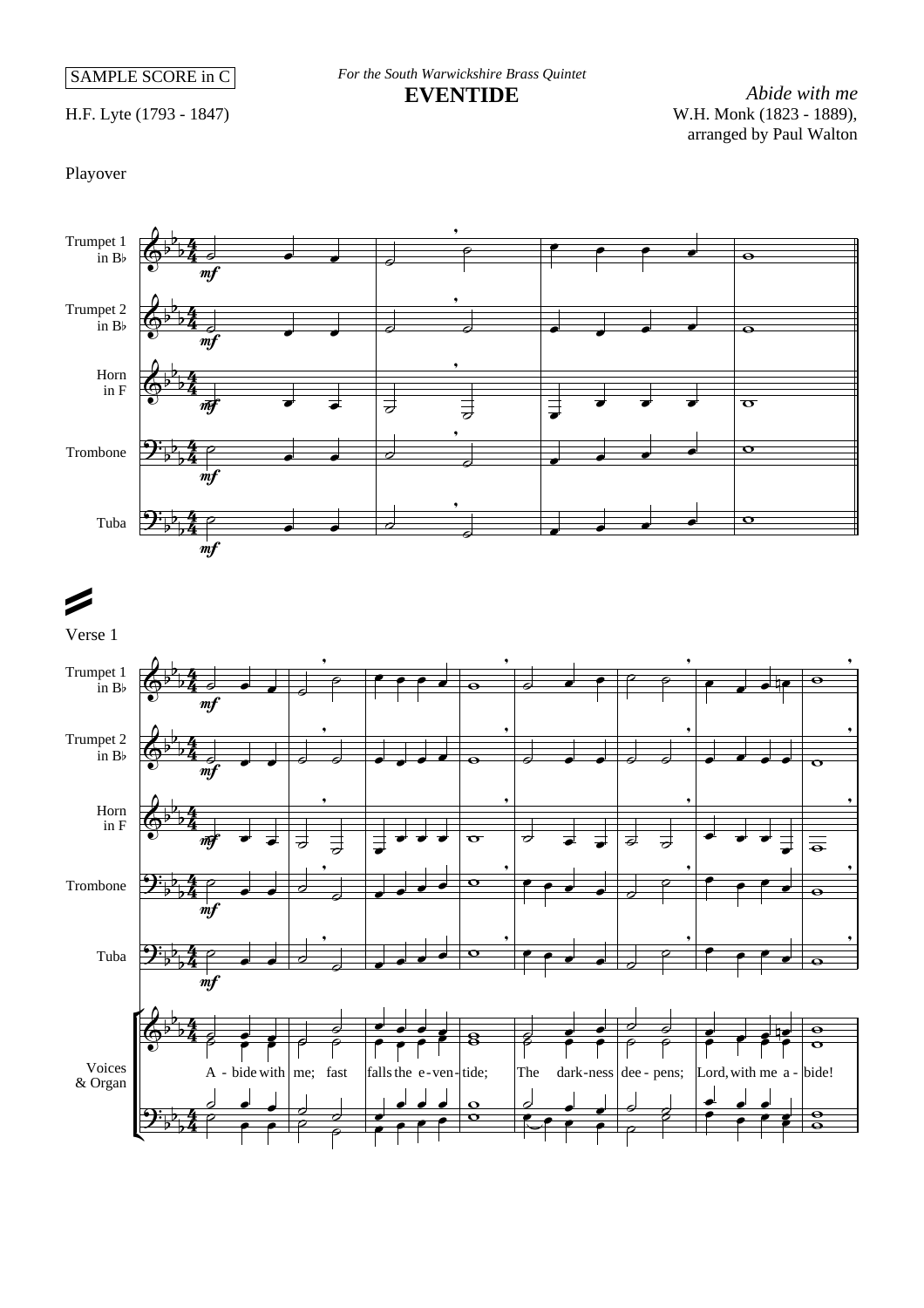## Verse 4

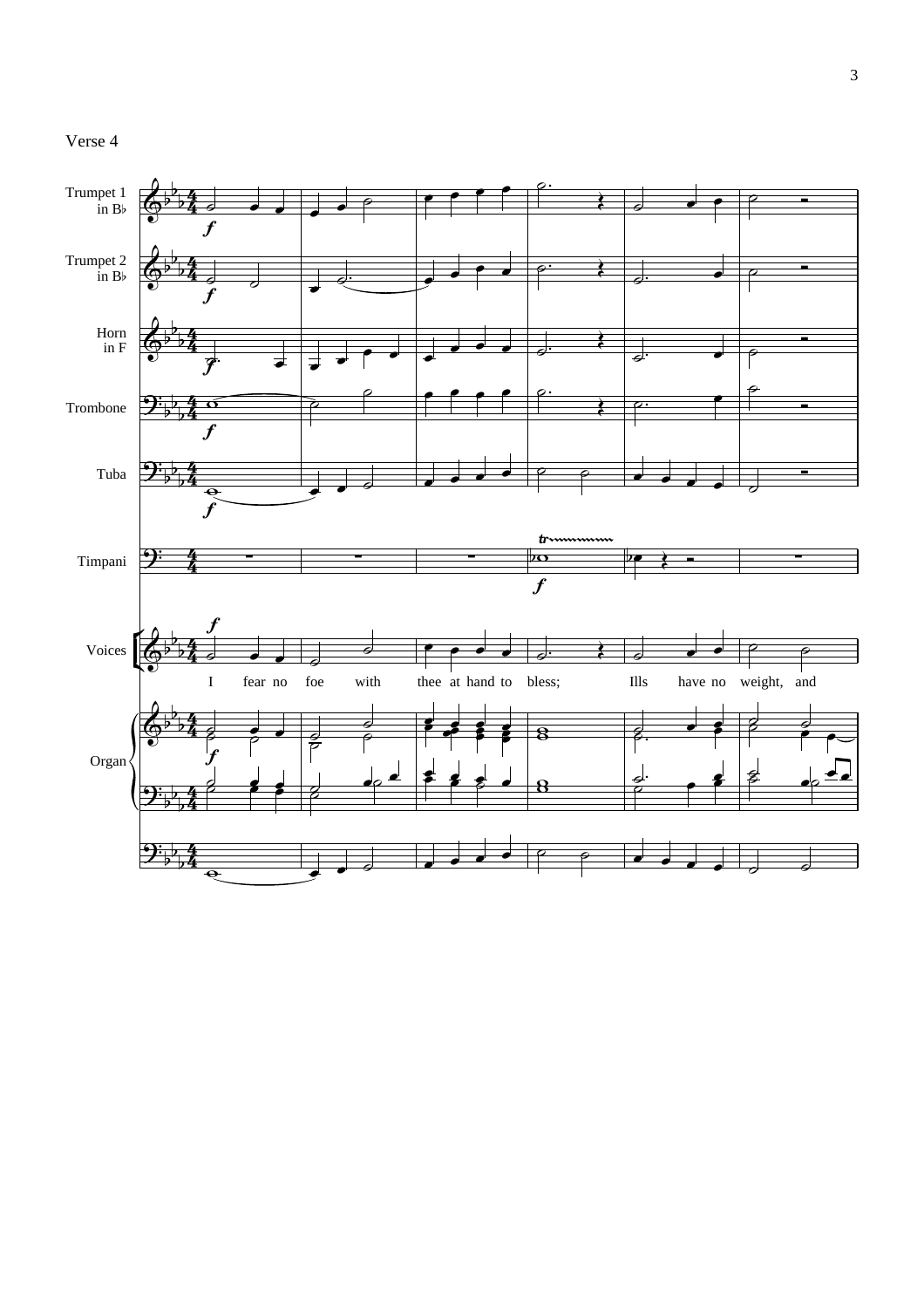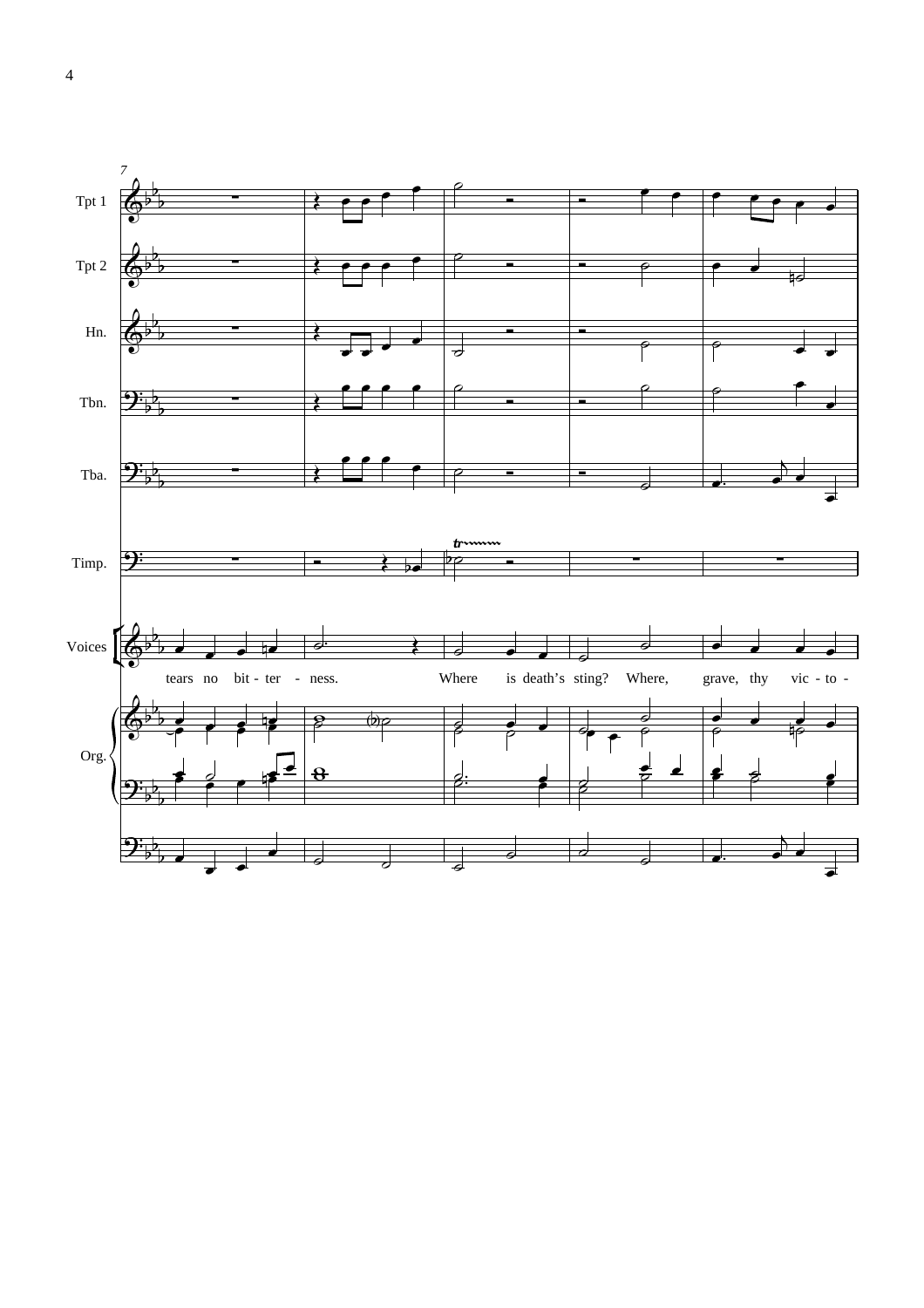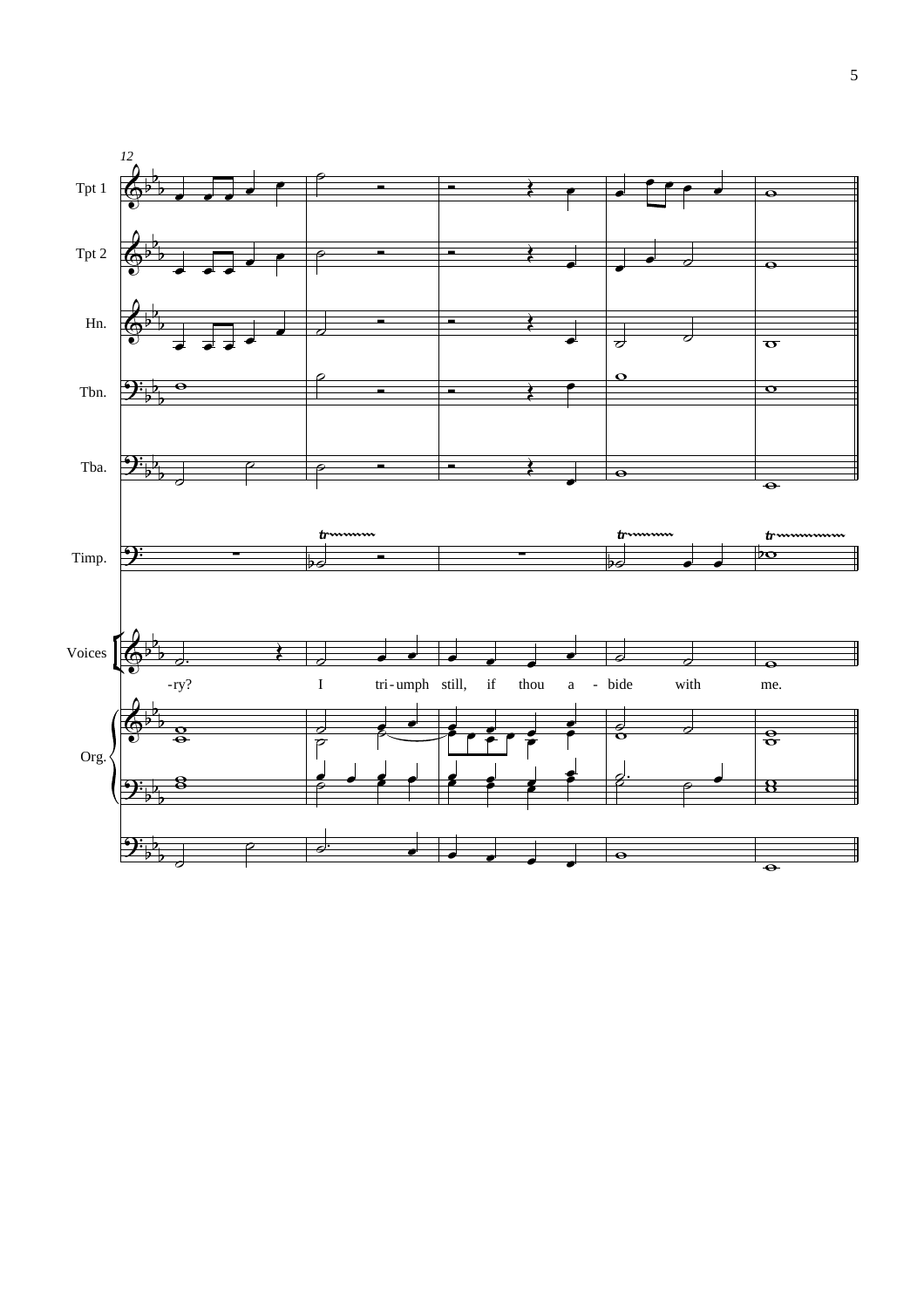



6